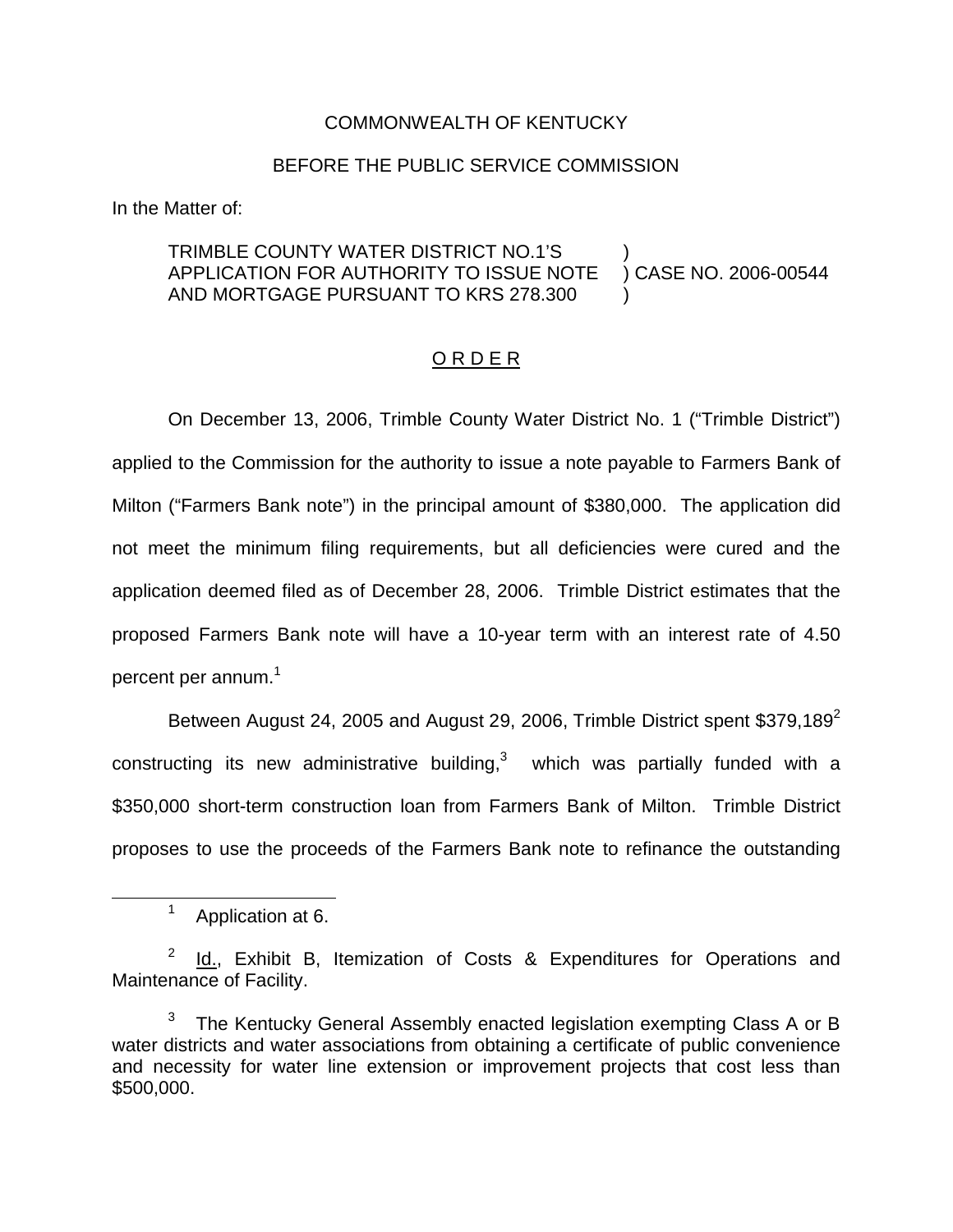construction loan. Trimble District states that it will be receiving an \$80,000 grant from the Kentucky Authority Tobacco Fund, which will be applied to the outstanding principal balance of the Farmers Bank note.<sup>4</sup>

The Commission, having considered the evidence of record and being otherwise sufficiently advised, finds that Trimble District's proposal to issue the Farmers Bank note, as described herein, for the purpose of refinancing the construction loan is for a lawful object within its corporate purpose, is necessary, appropriate for and consistent with the proper performance of its service to the public, and should therefore be approved.

IT IS THEREFORE ORDERED that:

1. Trimble District is authorized to obtain the Farmers Bank note to refinance its construction loan.

2. Trimble District shall, within 30 days of obtaining the Farmers Bank note authorized herein, file with the Commission a statement setting forth the date the Farmers Bank note is issued, the actual interest rate, and the principal amount.

3. The proceeds from the transaction authorized herein shall be used only for the lawful purposes specified in the application.

Nothing contained herein shall be construed as a finding of value for any purpose or as a warranty on the part of the Commonwealth of Kentucky or any agency thereof as to the securities authorized herein.

 $4$  Id. at 6.